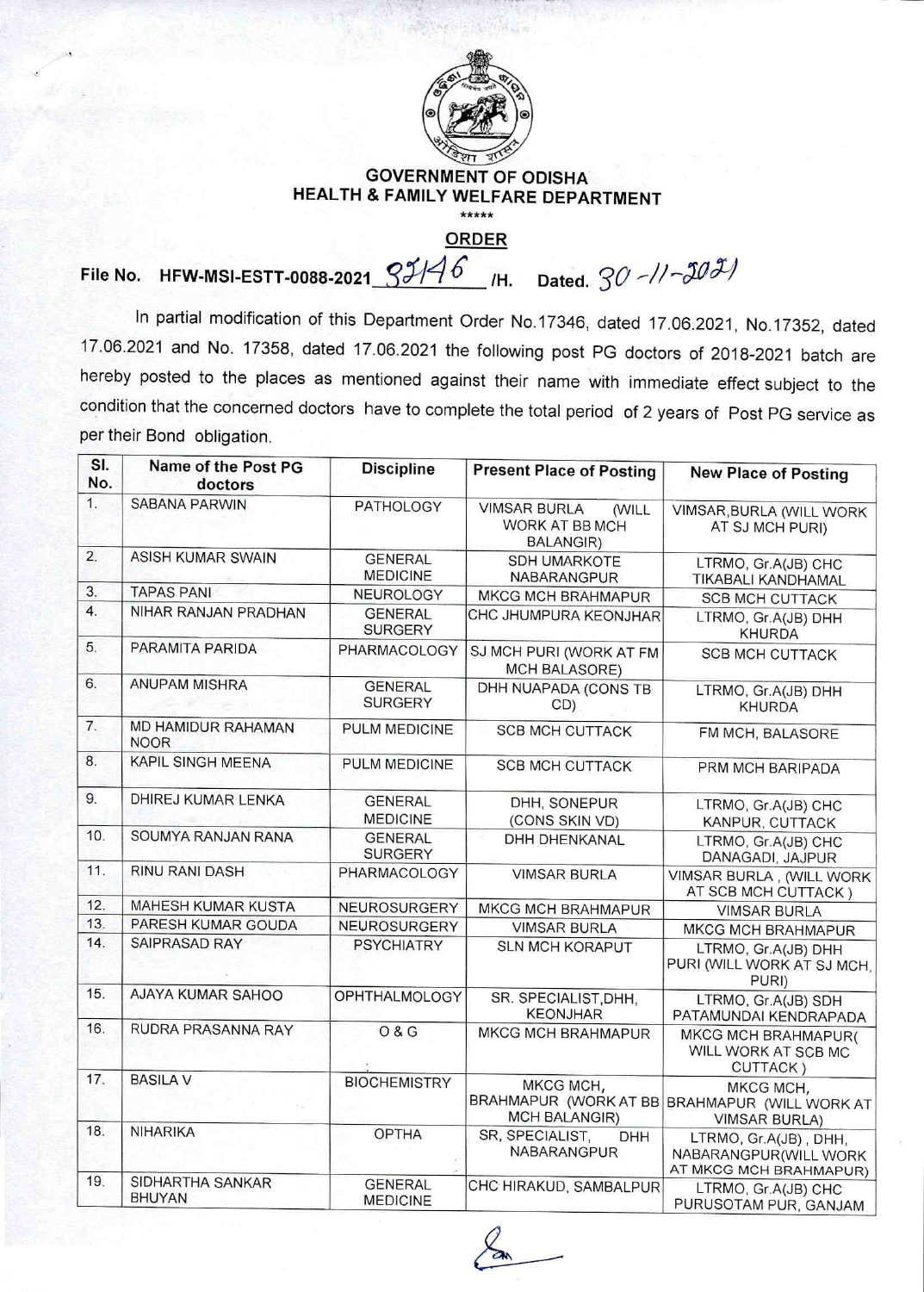| 20. | BASABADUTTA NAYAK                  | <b>0&amp;G</b>                    | <b>SCB MCH CUTTACK (WILL</b><br>WORK AT PRM MCH<br>BARIPADA)                 | <b>SCB MCH CUTTACK</b>                                                           |
|-----|------------------------------------|-----------------------------------|------------------------------------------------------------------------------|----------------------------------------------------------------------------------|
| 21. | NIGAMANANDA TRIPATHY               | PHYSIOLOGY                        | <b>VIMSAR BURLA</b>                                                          | VIMSAR BURLA (WILL WORK<br>AT SCB MCH CUTTACK)                                   |
| 22. | <b>RUCHI MISHRA</b>                | <b>0&amp;G</b>                    | <b>DHH KHURDA</b>                                                            | LTRMO, Gr.A(JB) DHH<br>KHURDA (WILL WORK AT<br>CAPITAL HOSPITAL,<br>BHUBANESWAR) |
| 23. | ASHISH KUMAR SAHOO                 | <b>GENERAL</b><br><b>SURGERY</b>  | PHC(N) RAMAGIRI,<br><b>GAJAPATI</b>                                          | LTRMO, Gr.A(JB) SDH<br>KUCHINDA, SAMBALPUR                                       |
| 24. | SMRUTI RANJAN PATANAIK             | <b>O&amp;G</b>                    | <b>SCB MCH CUTTACK (WILL</b><br><b>WORK AT SLN MCH</b><br><b>KORAPUT)</b>    | <b>SCB MCH CUTTACK(WILL</b><br>WORK AT MKCG MCH<br><b>BRAHMAPUR)</b>             |
| 25. | PRIYANKA PRADHAN                   | <b>RADIO DIAGNOSIS</b>            | <b>BB MCH BALANGIR</b>                                                       | <b>BB MCH BALANGIR(WILL</b><br>WORK AT MKCG MCH<br><b>BRAHMAPUR)</b>             |
| 26. | <b>BISWAMBARA SATPATHY</b>         | <b>OPHTHALMOLOGY</b>              | <b>MKCG MCH</b><br><b>BRAHMAPUR</b><br>(WILL<br>WORK AT PRM MCH<br>BARIPADA) | <b>MKCG MCH BRAHMAPUR</b><br>(WILL WORK AT DHH<br>SAMBALPUR)                     |
| 27. | LOPAMUDRA PANDA                    | ANAESTHESIOLOGY                   | DHH, SON EPUR (ALLOWED<br>TO WORK AT VIMSAR)                                 | LTRMO, Gr.A(JB) DHH JAJPUR                                                       |
| 28. | ASWINI KUMAR SAHOO                 | <b>ORTHOPAEDICS</b>               | <b>SCB MCH</b><br><b>CUTTACK</b><br>(WILL WORK<br>AT SLN MCH KORAPUT)        | LTRMO, Gr.A(JB) DHH<br><b>JAGATSINGHPUR</b>                                      |
| 29. | <b>IPSITA SAMANTARAY</b>           | PHARMACOLOGY                      | <b>SCB MCH CUTTACK (WILL</b><br>WORK AT SLN MCH<br><b>KORAPUT</b>            | <b>SCB MCH CUTTACK(WILL</b><br>WORK AT VIMSAR BURLA)                             |
| 30. | <b>BAIJAYANTI RATH</b>             | PHARMACOLOGY                      | VIMSAR BURLA (WILL WORK<br>AT BBMCH BALANGIR)                                | <b>VIMSAR BURLA</b>                                                              |
| 31. | PREM PRAKASH MALLICK               | <b>GENERAL</b><br><b>SURGERY</b>  | DHH (CONS OPHTH)<br><b>JAGATSINGPUR</b>                                      | LTRMO, Gr.A(JB) DHH<br><b>JAGATSINGPUR</b><br>(WILL<br>WORK AT SJ MCH PURI)      |
| 32. | PRIYABRATA JENA                    | <b>GENERAL</b><br><b>MEDICINE</b> | <b>SCB MCH CUTTACK</b>                                                       | <b>VIMSAR BURLA</b>                                                              |
| 33. | SUSANTA SEKHAR BEHERA              | <b>GENERAL</b><br><b>MEDICINE</b> | SJ MCH PURI (WILL WORK<br>AT FM MCH, BALASORE)                               | SJ MCH PURI (WILL WORK AT<br><b>MKCG MCH BRAHMAPUR)</b>                          |
| 34. | <b>KUMAR SIDDHARTH</b>             | OPHTHALMOLOGY                     | CONSL. DHH, ANGUL                                                            | LTRMO, Gr.A(JB) DHH<br>ANGUL (WILL WORK AT SCB<br>MCH, CUTTACK)                  |
| 35. | SWAGAT DAS                         | <b>PAEDIATRICS</b>                | <b>DHH PHULBANI</b>                                                          | LTRMO, Gr.A(JB) DHH<br>PHULBANI (WILL WORK AT<br><b>SCB MCH CUTTACK)</b>         |
| 36. | <b>DEEPIKA SAHU</b>                | PATHOLOGY                         | <b>SLN MCH KORAPUT</b>                                                       | SLN MCH KORAPUT (WILL<br>WORK AT MKCG MCH<br><b>BRAHMAPUR)</b>                   |
| 37. | SIDDHANTA DAS                      | <b>PAEDIATRICS</b>                | CONS. PAED<br><b>JAGATSINGPUR</b>                                            | LTRMO, Gr.A(JB) CHC<br>DAMPADA CUTTACK                                           |
| 38. | RESHMA BISWAL                      | <b>SKIN &amp; VD</b>              | FM MCH BALASORE                                                              | FM MCH BALASORE(WILL<br>WORK AT SCB MCH<br>CUTTACK)                              |
| 39. | NEHALI PATTANAYAK                  | <b>BIOCHEMISTRY</b>               | <b>MKCG MCH</b><br><b>BRAHMAPUR</b>                                          | MKCG MCH BRAHMAPUR<br>(WILL WORK AT SCB MCH                                      |
| 40. | <b>IPSITA KHUNTIA</b>              | OPHTHALMOLOGY                     | <b>VIMSAR BURLA</b>                                                          | CUTTACK)<br>VIMSAR BURLA (WILL WORK<br>AT FM MCH BALASORE)                       |
| 41. | <b>MANYAN MAHESH</b>               | <b>GENERAL</b><br><b>MEDICINE</b> | DHH KENDRAPARA                                                               | LTRMO, Gr.A(JB) DHH<br><b>BARGARH</b>                                            |
| 42. | HIMANSHU BHUSAN<br><b>SATPATHY</b> | <b>GENERAL</b><br><b>MEDICINE</b> | CHC UDAYPUR, KEONJHAR                                                        | <b>SCB MCH CUTTACK</b>                                                           |
| 43. | SACHIDANANDA SWAIN                 | <b>GENERAL</b><br><b>MEDICINE</b> | DHH (SR CONS PAED)<br>DHENKANAL                                              | LTRMO, Gr.A(JB) CHC<br>NISCHINTAKOILI, CUTTACK                                   |
| 44. | KIRANA KUMAR SAHU                  | <b>ORTHOPAEDICS</b>               | RADIOTHERAPY,<br>RAYAGADA                                                    | LTRMO, Gr.A(JB) SDH<br>CHATRAPUR, GANJAM                                         |
| 45. | SABYASACHI PATI                    | <b>ENT</b>                        | MKCG MCH BRAHMAPUR                                                           | <b>SCB MCH CUTTACK</b>                                                           |
| 46. | PRIYANTA MEHER                     | PATHOLOGY                         | VIMSAR BURLA (WILL WORK<br>AT BB MCH BALANGIR)                               | <b>SCB MCH CUTTACK</b>                                                           |

 $\frac{1}{2}$